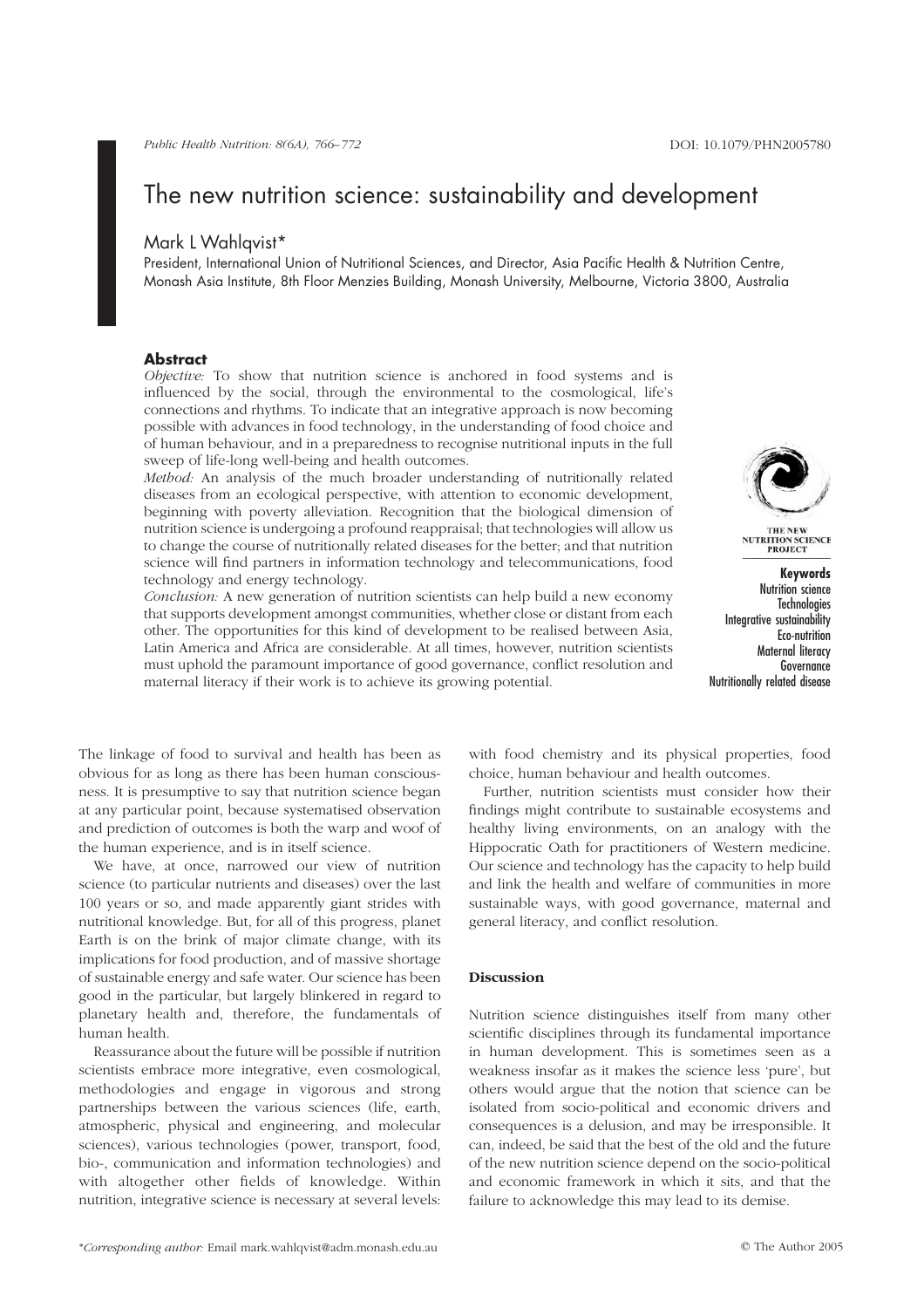Nutrition science has made giant strides in the last century. But the human population continues to increase, and the global climate is changing, with vast implications. Our science has been good in specific ways, but has ignored and overlooked planetary welfare and thus the basic determinants of human health and well-being. We must now ensure that the practice of our science supports sustainable ecosystems and healthy environments.

# Humanistic and cosmological nutrition science

The world's most pressing problem is poverty and associated hunger, and its alleviation is now the first millennium development goal of the United Nations<sup>1</sup>. How successfully nutrition science confronts this issue will be a measure of its strength and relevance. Scholars like Dr Ismail Serageldin, Director of the Bibliotheca Alexandrina in Egypt, are already saying that 'poverty and hunger will only be reduced if we [academics, scientists and technologists] are passionate about it'. This is not how we have been tutored in our science to date.

Another provocative consideration as we look forward to a more problem-solving nutrition science is how we define the problems in the first place and how we then tackle them. The accepted wisdom of science is Popperian (Karl Popper) hypothesis – testing, rejection and succession<sup>2</sup>. In reality, this rarely happens and is a poor semblance of the creative and innovative dimensions of science, which change the way we think, work and play, and is much more the Kuhnian (Thomas Kuhn) view of 'scientific revolution'<sup>3</sup>. Many times science stops at the descriptive and mechanistic, as is currently happening in nutrition with the 'poverty [and hunger] trap' and 'obesity and diabetes' rhetoric.

The science (and technology) of and for the future needs to be coupled with passion and compassion, and with the socio-economics of the human condition, and also with aspiration and the arts, and with a planetary, even cosmological, perspective.

One way my colleagues and I have approached this is to invite people to join an on-line club, the Healthy Eating Club (www.healthyeatingclub.org), 'to achieve personal health with a universal outlook'.

I suspect that today's fascination with molecular nutrition, which has emerged from the appreciation of the DNA double helix, will be but a pale shadow when it reaches its own superlative plane comparable to indigenous spiritual art, as we now see emerging with epigenetics and more integrative nutrigenomics $4-6$ . The beauty that nutrition science could be is by no means incompatible with, and may actually be required for, its greatest impact on the human condition.

On this basis it can be said that the issues in food, health and economic development have urgency, requiring a sound ethical basis and a strong sense of

equity. Nutrition science in the future needs to address the broad requirement for human security insofar as it can be achieved by a safe, nutritious and sustainable food supply.

The strategic approach to human security will address:

- . Basic human needs.
- . Information, communication.
- . Mutual understanding and conflict resolution.
- . The required science and technology.
- . Innovation and entrepreneurial activity.
- . Respect, recognition and rewards.
- . Holistic development, productivity and sustainability indicators.
- . Inter-community partnerships.

Science and technology make a significant, even essential, contribution to a strategy which, at the same time, needs to be broad-based and allow for engagement with the whole food network.

### The new nutrition science

The new nutrition science, which has been stated in outline in The Giessen Declaration<sup>7</sup> (www.iuns.org), is and should be integrative, and have strong technology  $linkages^{8-10}$ .

While much nutrition science to date has been successfully analytic and reductionist, especially in regard to food components and their essentiality or otherwise for human (and other creature) biology, much progress awaits the application of integrative methodology to the outstanding big questions and problems in human and planetary health.

We can expect that with the progression of more integrative nutrition science, more fundamental and lasting solutions will be found to food and health dilemmas, the efficacy and efficiency of programmes will improve, and the perennial risks associated with the food supply will be minimised and acceptably managed.

Integration is required at several levels: with food chemistry and the physical properties of food; with food choice; with human behaviour; and with health outcomes.

### Food chemistry and physical properties

Not surprisingly, but not often acknowledged, the biological impact of a food is greater than the sum of its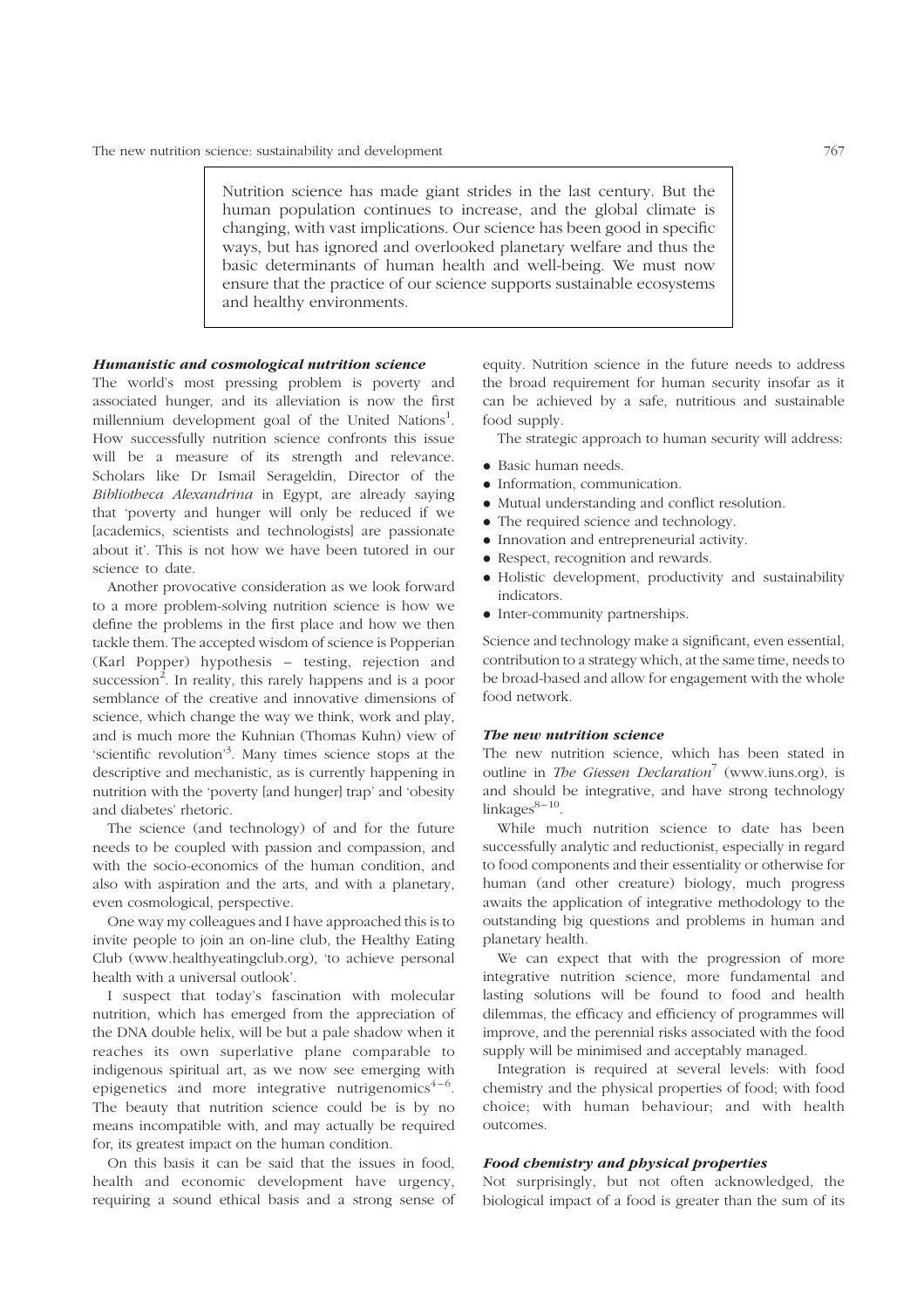parts. It begins with the inclination to eat it in the first place, and encompasses the bioavailability of food components and their interaction with each other in the gut, their effects on gut function (including motility and microflora), their effects on splanchnic (notably liver) metabolism, on blood (and lymphatic) transport and on peripheral metabolism.

The corollary is that only a fraction of an essential nutrient's status in an individual is dependent on its absolute intake (which might, for example, for vitamin C, be 30–60% of the variance).

Not only the food chemistry, but also the physical properties of the food are relevant to biological impact. One of the most appreciated areas in which this is in evidence is the 'glycaemic index' of food, the basis of which was developed by Jenkins $11$  and also Wahlqvist et  $al^{12}$  in the 1970s. Until that time advice about diet and diabetes (let alone 'chronic disease' prevention) was given only in relation to the macronutrient, carbohydrate.

A revision of our understanding of so-called micronutrients (vitamins and minerals) and medium- to longterm health problems (as opposed to acute or short-term consequences) is also underway. Good examples include those micronutrients  $(B_6, B_{12}$  and folic acid) that determine homocysteine status, and its consequences for arterial and bone health; and vitamin D status, of relevance not only for bone, but also for muscle strength, immune function and cancer suppression (control of cell turnover).

Most recently, there has been a surge in the scope of food chemistry to look at more and more compounds and their isomers which are the basis of taste, smell, colour and texture and which, in turn, may sub-serve a host of human  $functions<sup>13</sup>$ . The most canvassed set of functions, but with uncertain and often unproven relevance, is that of antioxidation; the chemicals in question include polyphenolics and carotenoids. More broadly, phytonutrients, which may be multifunctional, represent any plant-derived component that has a physiological role in the animal ingesting it, although known macro- and essential micronutrients (vitamins and minerals) are usually excluded from the definition. The vast array of food components and their potential interactions signal a new era of thinking about food and health which can only be tackled by integrative science.

However, that even the broader concept of food chemistry now current, and derivative concepts like the antioxidant capacity of food, remain inadequate alone is increasingly clear. The concept of allostatic load to the human organism, where a host of pathways, hormonal and metabolic, are activated with emotional and physical trauma, and require modulatory responses, raises the question about how this might be met, even partly, by food $14$ . It should be possible for a number of anti-inflammatory, and not just antioxidant, characteristics of food to be martialled. This phenomenon may, however, require a lifetime for its full effects to be quantifiable.

### Food choice

The first point to acknowledge when considering food choice is that the ability to exert it is dependent not only on availability (which includes questions of sustainability and food choice management), but also on food safety, purchasing power and acceptability (often matters of belief culture and palatability).

Thus, for many people, a narrow range of inexpensive (by local standards) and locally grown foods are what obtains in the diet. A staple like rice, potatoes or maize may be the dominant source of energy and essential nutrients with little in the way of micronutrient-, let alone phytonutrient-, dense food sources. For example, the availability or otherwise of small amounts of animalderived foods like eggs, fermented milk, poultry or fish, or of pigment fruits and coloured vegetables may be limited, yet have the potential to make a huge difference to health and longevity prospects. Fish is a particularly interesting example, nutritionally, because it is one of the few good sources of several critical factors for human biology – long-chain  $n-3$  fatty acids, iodine, calcium, vitamin D and ubiquinone.

The case for a variety of foods, backed by biodiversity, for human health is a strong one<sup>8</sup>, but, regrettably, not achievable by all, and by some food cultures more readily than others. This may be handled by, for example, the Food-Based Dietary Guidelines approach, which takes into account the whole diet, cuisine and food culture $^{15,16}$ .

As demonstrated in the IUNS (International Union of Nutritional Sciences) FHILL (Food Habits in Later Life) studies and the comparison European studies (SENECA) of diet and longevity in later life, the Mediterranean (Cretan) diet of the 1950s and 1960s in aggregate provided dietary superiority (over simple food or nutrients or their simple sum) $17$ , as did the EPIC (European Prospective Investigation into Cancer and Nutrition) study for Greece<sup>18</sup>. The Lyon Heart (and cancer and all-cause morality) studies also support this view<sup>19</sup>. However, food like legumes, (lentils) and fish do provide distinct advantage as particular food categories<sup>20</sup>. The benefits of fish and legumes are also increasingly clear from disease-specific studies on, for example, cardiovascular disease and the insulin resistance syndrome<sup>19,21,22</sup>.

Also, by remembering how integral beverages (like water and tea) are to human nutrition and health, food choice will be more relevant and contributory to integrative nutrition science<sup>23-25</sup>.

Depending on propensity to physical inactivity and over-fatness, especially abdominal obesity, the portion size and energy density of food may also be important considerations in food choice. Social and commercial factors are likely to be of critical relevance in this case, steering food choice in favourable (or unfavourable) directions.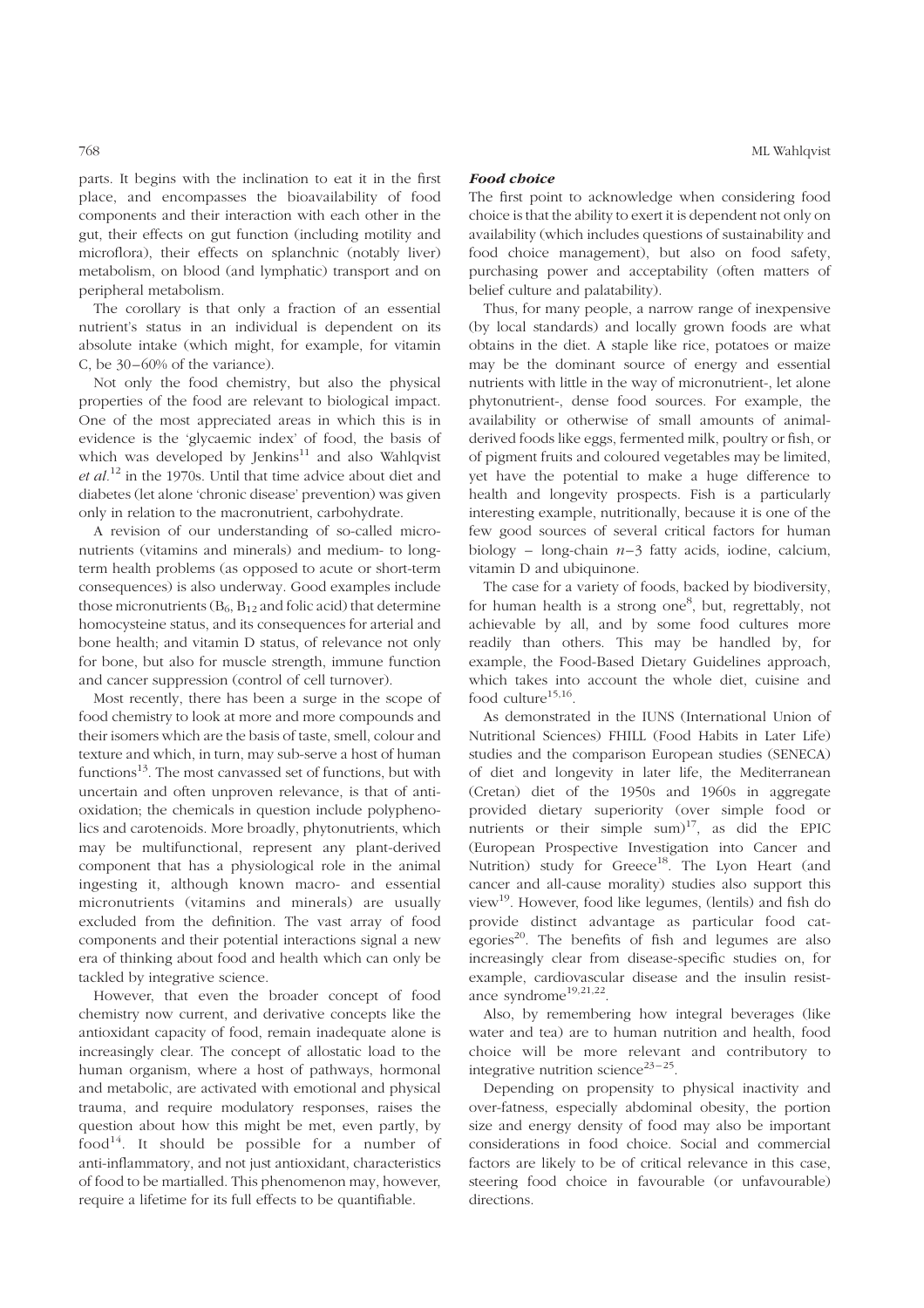The new nutrition science: sustainability and development 769

Local biodiversity is dependent on the available ecosystem, how replete or depleted it is, and whether it is complemented or compromised by farming, mixed or otherwise. Policy-makers and individuals can promote food choice in favour of variety dependent on local biodiversity, on the local or introduced food culture, whether people can move from place to place, and on the extent of food trade. Human development may be limited or prosper dependent on the available biodiversity and the extent to which key foods may conserve or compromise it. Accordingly, key foods can be evaluated for their potential to contribute to variety and the required biodiversity, the potential for food to be traded from place of production to place of need, and whether people can or will move or migrate or take knowledge and demands with them when they do move. The broad scenarios that may obtain are shown in Fig. 1.

### Human behaviour

Whilst much is now said about nutrigenomics and how our genetic make-up or nutritionally determined gene expression might alter the impact of food intake in our physiology and pathophysiology, it is no less important to consider how our behaviour might do this too. It might, of course, also operate through, or be modified by, genetic factors.

But, more particularly, our levels of physical activity and fitness, social activity and networking, and substance abuse (with tobacco, alcohol, self-medication or illicit drugs) can make food intake and nutritional status mean quite different things.

For example, a given level of body fatness may be associated with a wide range of cardiorespiratory fitness<sup>26</sup>. Body fatness can, on this account, have quite different consequences on incidence of type 2 diabetes $^{27}$  and on cardiovascular and all-cause mortality<sup>26</sup>. Fitness is at least as important as fatness.

Again, those who are socially active, all other things being equal, live longer than those who are socially inactive, according to cohort studies $^{28-30}$ .

In the FHILL (IUNS) studies referred to earlier, cigarette smoking was far and away the most important correctable

in older people's lives to account for loss of longevity, although an integrative food score was also a powerful predictor of life expectancy amongst the aged $3^1$ .

### Health outcomes

Health outcomes will need to be integrative for nutrition and life-long health in regard to disability-adjusted life expectancies<sup>32</sup>, foetal origins of disease, and how health in later life depends on or is separable from that in early life.

They will also need to recognise integrative gene expression, where examples would be diabetes, non-RNA producing DNA and genome surveillance $4,5$ , and nutrigenomics<sup>6</sup>.

For health outcomes, we need to consider much more about basic causality than that to which we are accustomed in the medical –clinical sciences. Whereas we might, for example, think about the principal causes of road traffic accidents as road design or speed or car design, or driver training, skill, attitudes and health, we might, for driver health, be interested more particularly in alcohol excess; medication side-effects; and sleepiness attributable to time management, work patterns and obstructive sleep apnoea (OSA). And, then, with OSA, we might argue a case for obesity as a contributor.

Diet may be causally important at different levels, both fundamental and intermediate<sup>33</sup>. If we consider obesity, we would ask what determines physical inactivity along with excessive and inappropriate food intake – including driving instead of walking and cycling, and situations conducive to inattentive unconstrained eating like watching television. In this way we get back to fundamental causality, which is not just physical inactivity, inappropriate eating and substance abuse – but a society having to generate and expend massive resources on roads and cars, working furiously hard to generate enough taxes (or toll revenues) for roads and to pay individual loans for cars (often the second highest area of expenditure for families in car-oriented societies).

There is a vicious cycle here which includes eating and exercise, but whose outcomes and their consequences are often remote from the day's consciousness. It is for this reason that, in considering the new nutrition science, with



# Scenarios

Fig. 1 Scenarios for biodiversity and key foods in human development: people movement and trade. Note that some key foods may be so nutritious (high density of food components) as to reduce the required food variety and biodiversity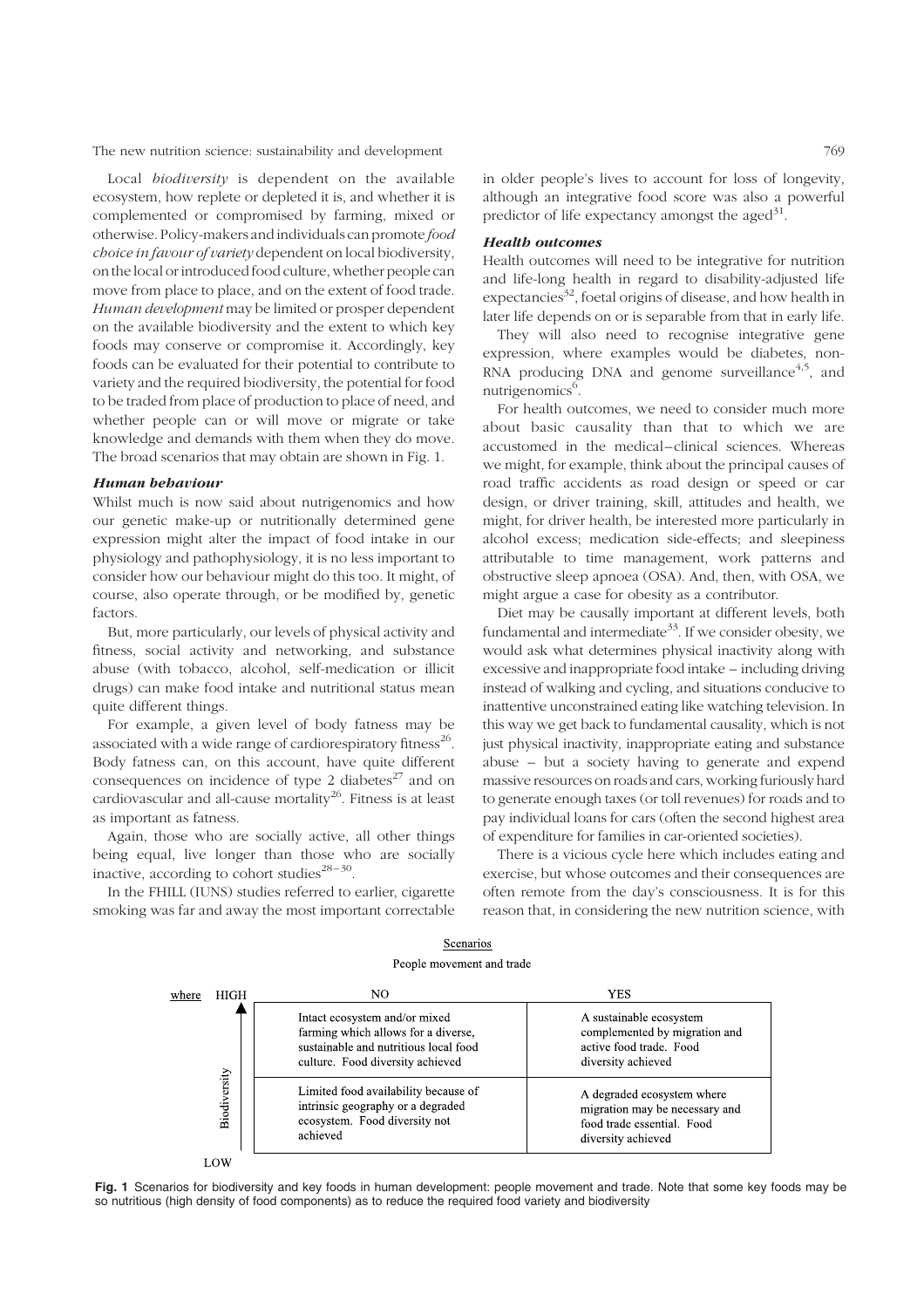its environmental and social as well as biological dimensions, we should also think about econutritional disease as we do for certain diseases in animals for human consumption: for example, Nipah disease<sup>34</sup>, Newcastle disease<sup>35</sup>, bovine spongiform encephalopathy<sup>36</sup> and influenza virus $3^7$ . A more thorough examination in this way for most diseases, their causality and their consequences, will yield a socio-environmental biomedical cycle which involves foods and beverages.

# Information technology

Information technology (IT) and telecommunications are contributing increasingly to village development. Take, for example, Kuppam in Andra-Pradesh, where Hewlett Packard is funding IT-linked community information centres, primary health care, agricultural fieldwork, small business development and local government. In less than 3 years, visible economic progress and empowerment of women and families is in evidence (visit by the author in 2004).

The mobile phone, an increasingly sophisticated handheld device, is one of the most promising technologies for small business development, knowledge transfer, and democratisation and good governance (for example, Grameen bank loans for poor women in Bangladesh). Such a device has enormous potential to influence the food system.

# Food technology

Food technology is a major contributor to a dependable, safe and secure food supply, to economic development and, at best, to human health. Both traditional and novel food technologies contribute to community development throughout the economically disadvantaged world – India, Southeast Asia, Africa and Latin America.

IUoFST (International Union of Food Science and Technology), with IUNS, has established an on-line training programme in food technology to assist with capacity-building in Africa. This engagement between nutrition science and food technology is essential for healthy diets beyond gatherer-hunter and subsistence agriculture ways of life.

# Energy and water technology

The critical situation with dependency on non-renewable energy (oil, gas, coal) and limited water supplies for growing, and more industrialised or deforested communities, is leading to conflict which itself produces poverty and hunger.

Moreover, the whole food network requires both energy and water to sustain  $it^{38}$ .

Renewable energy sources are potentially many and varied and include solar energy; wind power; geothermal energy; hot rocks; ocean currents; bio-fuels (vs. food); and controlled nuclear energy (even if controversially). Newer technologies that can allow us to produce renewable energy (e.g. solar generators) and clean, safe, recycled or desalinated water have immense prospects for improving the human condition – directly and indirectly through conflict minimisation.

# Women and technology

We have tended to dismiss the importance of women in technologies relevant to the human condition, but, on reflection, women are 'the founders of technology related to human needs', namely: food-gathering, processing, cooking, storing, feeding; clothing – textiles, manufacturer, design; and information – purveyors of 'communication'. The commercialisation of these technologies has often been in the hands of men, so that the fulfilment of their human potential has tended to fall short.

### How to make the new nutrition sustainable

Increasingly, nutrition scientists should envisage their findings being translated into action in ecologically sustainable settings.

For example, the production of fish, more nutritious rice and other grains and root crops, fruits and vegetables are all recommended as especially nourishing: but are they sustainable? It is clear that nutrition policy was not adequately developed in a sustainable way. Thus, for example, despite the increasingly strong case for a regular intake of fish (maybe three 100 g servings per week) in the human diet, only a minority of relatively well-resourced individuals or communities can ever hope to realise this goal. Here there are questions of both sustainability and equity – what is enough and who will get it?

A difficulty we have is the prediction of the point at which new food security crises may supervene, as, for example, with loss of tropical rainforests and desertification. The forest fires in Indonesia in recent times illustrate this point, where the smoke itself can alter the capacity for raindrop formation and, quite quickly, alter rainfall and forest growth. Again, when rains fall, they may quickly wash away the limited topsoil, with consequent desertification. Here fractal and chaos mathematics may be required $39,40$ . This is one of the many examples of a growing need for the sciences to partner each other for food security, individual and planetary health and wellbeing.

At this stage, we also do not understand enough about biological rhythms and how they might be perturbed in non-sustainable environments. We understand for women, at least, and for farmers, how important lunar monthly cycles are. So, too, for seasons, which have both lunar and solar cycle considerations. What about other more cosmological cycles, and food production and human health? We have scarcely begun our enquiry, but it is bound to be important.

An important point made by Colin Tudge $41$  is that it is possible not only to manage agriculture sustainably and economically, but also with food and culture both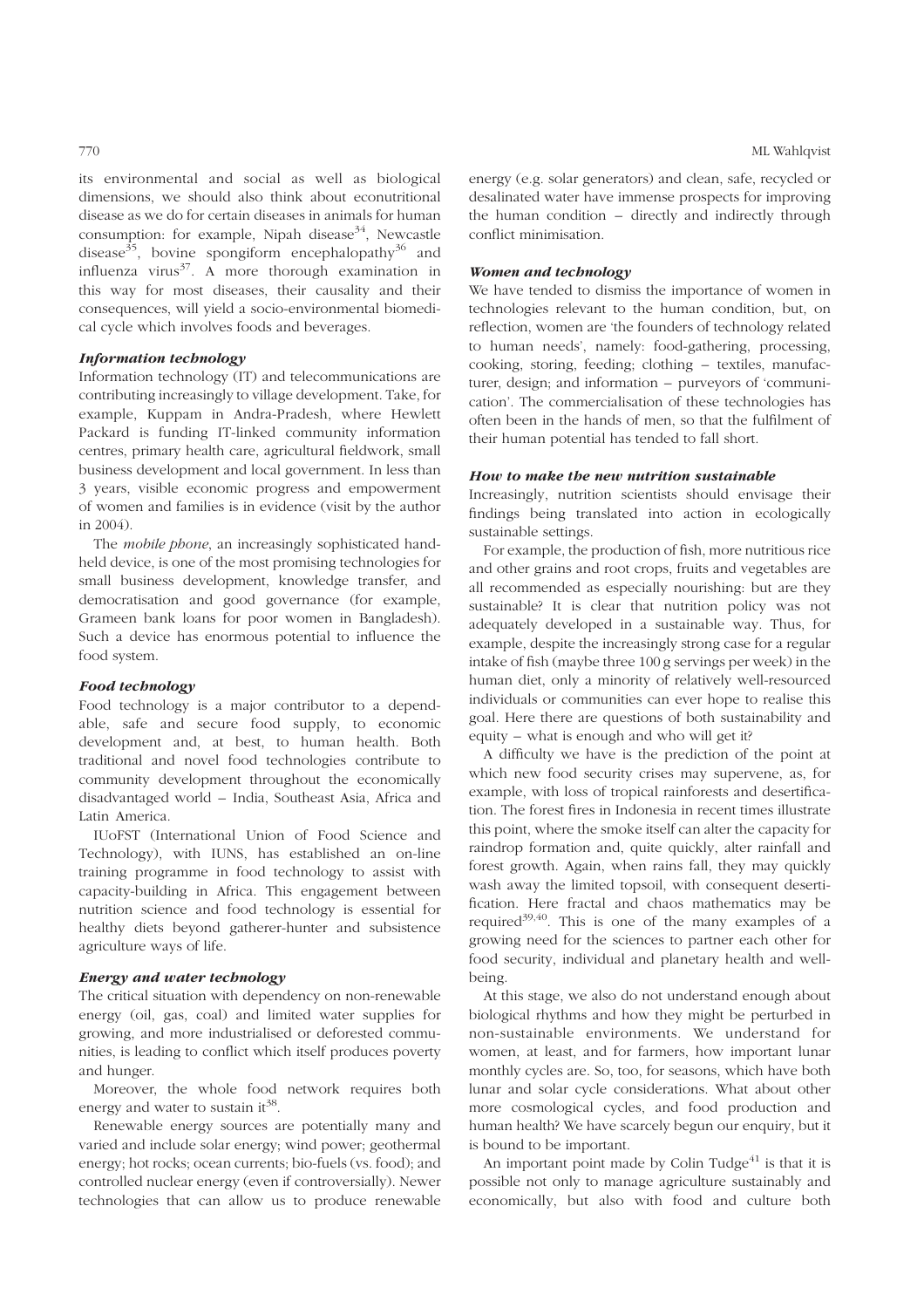The new nutrition science: sustainability and development 771

attractive and palatable. It is the conjunction and not the contradiction of these matters which has characterised the production of 'peasant food', now finding its way on to the tables of the gastronomists.

# Opportunities for the new nutrition science

Opportunities exist for the new nutrition science to help build a new economy, linked to development; operating with inter-community arrangements; and with IT as a driver.

The broad view of human development is not simply fiscal or even health, but as in the United Nations Development Programme's Human Development Index $42$ , which refers to education, health and quality of governance.

Further, according to the World Health Organization report on socio-economics and health $43$ : 'Although health is widely understood to be both a central goal and an important outcome of development, the importance of investing in health to promote economic development and poverty reduction has been much less appreciated. Extending the coverage of crucial health services to the world's poor could save millions of lives each year, reduce poverty, spur economic development, and promote global security'.

There is great potential to link the human, economic and ecological development of Africa, Asia and Australia, and it is already happening. It is my view that an African– Asian alliance provides great opportunity for ameliorating the burden of poverty, hunger and disease world-wide, but especially in Africa, as well as within Asian boundaries. The same ought to be possible for Latin America, linked to Asia and Africa, given that the historical linkages to Europe and North America have often failed Meso- and South America.

### Solutions for development

The solutions for development rest in partnerships in science and technology (with social science, neurobehavioural science and urban design, for example), good governance, conflict resolution, entrepreneurship and economic development, maternal literacy and in intercommunity arrangements.

How should we proceed? There are some tangible and achievable outcomes we can seek. For example, we can establish community networks within and between countries. We can focus on food technology and systems and information technology and systems. We can encourage innovation, knowledge transfer and product trade. We can recruit the Arts (music, performance and visual). We can franchise development concepts with community ownership. We can obtain investment and institutional support. We can progressively address basic needs.

Food security in human development requires location and societal approaches that may interact on the national,

regional, community, generational and gender level. An inter-community strategy is particularly attractive as it can allow internationalisation of locality, telecommunications and information transfer (www.village-life.com) and be 'bottom-up' in response to various 'top-down' approaches.

# Conclusion

Health and economic development can proceed more effectively and rapidly together, through a creative and innovative reconceptualisation of nutrition science and related technologies.

A new generation of committed and visionary nutrition scientists and technologists could indeed enable us to deal with poverty and hunger in ecologically sustainable and ethically attractive ways.

### References

- 1 United Nations. UN Millennium Development Goals (MDG) [online]. Available at http://www.un.org/works/ millennium/index.html
- 2 Popper K. The Logic of Scientific Discovery (Routledge Classics). London: Routledge, 2002.
- 3 Kuhn T. The Structure of Scientific Revolutions. Chicago, IL: The University of Chicago Press, 1996.
- Fenech M. Genome health nutrigenomics: nutrition and the science of optimal genome maintenance. Asia Pacific Journal of Clinical Nutrition 2004; 13(Suppl.): S15.
- 5 Mattick JS. The regulatory architecture of the human genome. Asia Pacific Journal of Clinical Nutrition 2004; 13(Suppl.): S14.
- Simopoulos AP, Ordovas JM, eds. Nutrigenetics and Nutrigenomics [special issue]. World Review of Nutrition and Dietetics 2004; 93.
- The Giessen Declaration. Public Health Nutrition 2005;  $8(6A): 783 - 6.$
- Wahlqvist ML, Specht RL. Food variety and biodiversity: econutrition. Asia Pacific Journal of Clinical Nutrition 1998;  $7(3/4): 314 - 9.$
- 9 Wahlqvist ML. Eco-nutritional disease or nutrition and chronic disease [foreword]. Asia Pacific Journal of Clinical Nutrition 2002; 11(Suppl.): S753-4.
- 10 Wahlqvist ML. Chronic disease prevention: a life-cycle approach which takes account of the environmental impact and opportunities of food, nutrition and public health policies – the rationale for an eco-nutritional disease nomenclature. Asia Pacific Journal of Clinical Nutrition 2002; 11(Suppl.): S759 – 62.
- 11 Jenkins DJ. Dietary fibre, diabetes, and hyperlipidemia. Progress and prospects. Lancet 1979; 2(8155): 1287 – 90.
- Wahlqvist ML, Wilmshurst EG, Murton CR, Richardson EN. The effect of chain length on glucose absorption and the related metabolic response. American Journal of Clinical Nutrition 1978; **31**: 1998-2001.
- 13 Nishijo H, Ono T. Food memory: neuronal involvement in food recognition. Asia Pacific Journal of Clinical Nutrition  $1992: 1: 3 - 12.$
- 14 ABC Radio National. The Health Report: 4 October 2004 The end of stress as we know it [online]. Available at http:// www.abc.net.au/rn/talks/8.30/helthrpt/stories/s1211073. htm
- 15 Darnton-Hill I, Wahlqvist ML, Uauy R. The scientific basis for diet, nutrition and health relationships. In: Preparation and